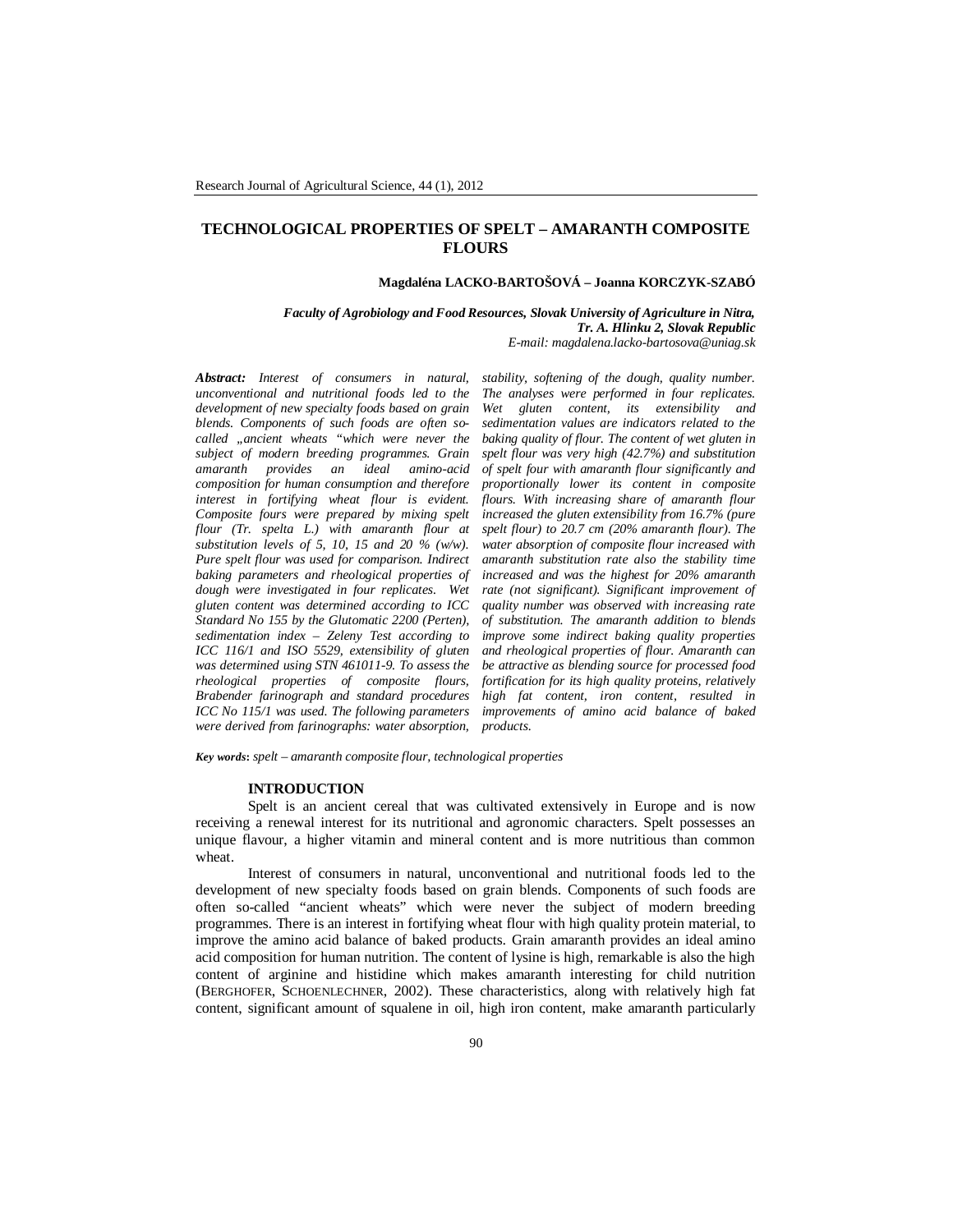attractive as a blending source for processed food fortification (PEDERSEN et al., 1987).

The aim of this work was to evaluate an indirect baking quality parameters and rheological properties of composite flours prepared by mixing spelt flour with amaranth defatted flour.

## **MATERIAL AND METHODS**

Composite flour formulations: *Triticum spelta* varieties Bauländer Spelz, Franckenkorn, Rouquin were grown at Research experimental station Dolná Malanta, Slovakia on a Haplic Luvisol developed at proluvial sediments mixed with loess. The location has a continental climate with an average temperature during vegetative period 9,2°C and an average annual precipitations during vegetative period 518mm. *Tr. spelta* flour was prepared using laboratory Brabender Quadrumat Senior mill. *Tr. spelta* flour was composed of all three varieties. Amaranth defatted flour was obtained form the industry. Composite flours were prepared by mixing spelt flour with amaranth flour at substitution levels of 5, 10, 15 and 20 % (w/w). Pure spelt flour was used for comparison.

Indirect baking parameters and rheological properties were investigated in four replicates. Wet gluten content was determined according to ICC Standard No 155 by the Glutomatic 2200 (Perten), Gluten index by Glutomatic Centrifuge (Perten), sedimentation index Zeleny test according to ICC 116/1 and ISO 5529, extensibility of gluten using STN 46 1011-9, swelling of gluten by STN 46 1011-9. To assess the rheological properties of composite flours, Brabender farinograph and standard procedures ICC No 115/1 was used. The following parameters were derived from farinographs: water absorption, dough stability, softening dough, quality number.

Obtained data were statistically evaluated by analysis of variance (ANOVA), LSD test was used to determine the significance of the differences between the means. Significance level was  $P \leq 0.05$ .

# **RESULTS AND DISCUSSIONS**

Wet gluten content and gluten index are indicators closely related to the baking quality of flour. Wet gluten is a cohesive visco-elastic proteinaceous substance obtained after washing out the starch granules from dough. Quality gluten, described by the degrees of strength and extensibility, allows a sufficient expansion, good distribution and retention of the gas cells with in fermenting dough (GROBELNIK MLAKAR et al., 2009). The content of wet gluten in pure spelt flour was very high and reached 42.7 %. The substitution of spelt flour with amaranth flour significantly and proportionally lower its content in composite flours to the value of 34.1 % in 20 % substitution of amaranth (8,6 % decrease of wet gluten content). With increasing share of amaranth flour increased the extensibility of gluten, from 16.7 cm in pure spelt flour to 20.7 cm in composite flour with 20 % of amaranth. Differences are significant (table 1).

*Table 1*

| Composite flour           | Wet gluten        | $r_{\rm{m}}$ and $r_{\rm{c}}$ and $r_{\rm{c}}$ and $r_{\rm{c}}$<br>Extensibility | <b>Daramotor</b> of composite notic<br>Gluten index $(\% )$ | Swelling $(cm3)$ | Zeleny test $(cm3)$ |
|---------------------------|-------------------|----------------------------------------------------------------------------------|-------------------------------------------------------------|------------------|---------------------|
| (spelt: amaranth in $%$ ) | $(\%)$            | (cm)                                                                             |                                                             |                  |                     |
| 100:0                     | 42.7 <sub>e</sub> | 16,7 a                                                                           | 41.03 e                                                     | 5,66c            | 34.5d               |
| 95:5                      | 41,6d             | 17.7ab                                                                           | 36,83 d                                                     | 5,50c            | 28.0c               |
| 90:10                     | 39.3c             | 18.3 bc                                                                          | 31.14c                                                      | 5,33 b           | 26.0 <sub>b</sub>   |
| 85:15                     | 36,7 b            | 19,3 cd                                                                          | 27.99 <sub>b</sub>                                          | 4,50 b           | 25.0 <sub>b</sub>   |
| 80:20                     | 34,1 a            | 20.7 <sub>d</sub>                                                                | 21.83a                                                      | 4.33a            | 22.5a               |

Indirect baking quality parameters of composite flours

Values within columns followed by different letters are significantly different (LSD test,  $\alpha$  =0.05). n.s. – not significant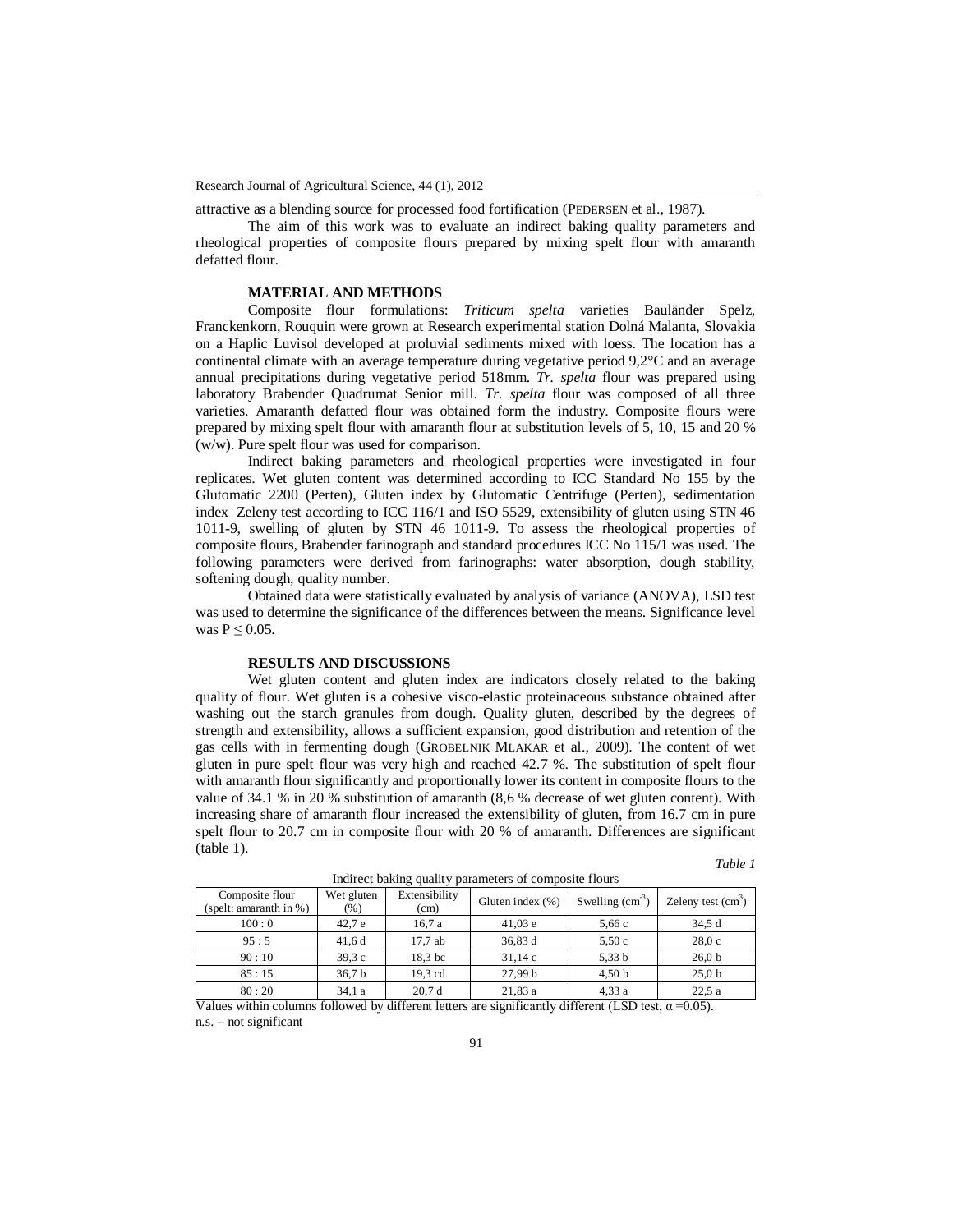#### Research Journal of Agricultural Science, 44 (1), 2012

Determination of the gluten swelling is based on hydrophilic character of gluten. During hydration gluten swells according to protein content. Weak gluten swells too quickly and after that melt. Swelling of gluten was significantly influenced by the content of amaranth in composite flour, similarly as in wet gluten, increasing share of amaranth lowered and worsen the gluten swelling. The gluten strength was expressed through the sedimentation volume according to Zeleny test. Zeleny sedimentation index in pure spelt was high and corresponded with the improving class of winter wheat according to STN 46 1100-2. Substitution of spelt flour with amaranth flour significantly lowered the sedimentation index the 20 % share of amaranth decreased this parameter under the requirements of standard wheat flour. Wheat of good bread making quality is characterized by gluten index of 60-90. Flour with the gluten index below 60 are considered as too weak while those with values over 95 are too strong for the bread production (TAŠNER, ČEPON TROBEC, 2007). Gluten index of pure spelt flour was low, only 41.03 %. Substitution of spelt flour with amaranth significantly lower the gluten index up to 21.83 % in 20 % share of amaranth flour. ALSO SCHOBER et al. (2006) have come to the conclusion that the gluten content in spelt is higher, but it tends to be more extensible and less elastic than gluten of modern wheat varieties. Consequently, it has lower gluten index which results in typical weaker spelt dough.

To assess the rheological properties of composite flours, the Brabender farinograph was used. Flour absorption is a function of protein content, starch (damaged starch in particular), pentosans and gluten strength. Flour absorption is the amount of water required to develop a dough that centers the trace on the 500 FU line. The water absorption of composite flours increased with amaranth substitution rate, but did not exceed 60 % (table 2).

*Table 2*

| Rheological parameters of composite from s      |                                |                            |                             |                             |                   |  |  |  |  |
|-------------------------------------------------|--------------------------------|----------------------------|-----------------------------|-----------------------------|-------------------|--|--|--|--|
| Composite flour<br>(spelt: amaranth in<br>$%$ ) | Water<br>absorption<br>$(\% )$ | Dough development<br>(min) | Dough<br>stability<br>(min) | Degree of<br>softening (FU) | Quality<br>number |  |  |  |  |
| 100:0                                           | 55,6                           | $3,20$ n.s.                | $2,90$ n.s.                 | $100,0$ n.s.                | 48.5a             |  |  |  |  |
| 95:5                                            | 56.7                           | $3,15$ n.s.                | $2,90$ n.s.                 | $100,0$ n.s.                | 48.5 a            |  |  |  |  |
| 90:10                                           | 57.2                           | $3,10$ n.s.                | $2,95$ n.s.                 | 95,0 n.s.                   | 49,0 b            |  |  |  |  |
| 85:15                                           | 58,5                           | $3,10$ n.s.                | $2,95$ n.s.                 | 95,0 n.s.                   | 49.0 <sub>b</sub> |  |  |  |  |
| 80:20                                           | 59,0                           | $3,05$ n.s.                | $3,00$ n.s.                 | 95,0 n.s.                   | 52,5 b            |  |  |  |  |

|  | Rheological parameters of composite flours |  |  |  |  |
|--|--------------------------------------------|--|--|--|--|
|--|--------------------------------------------|--|--|--|--|

Values within columns followed by different letters are significantly different (LSD test,  $\alpha$  =0.05). n.s. – not significant

GROBELNIK MLAKAR et al (2009) reported similar results to those of the present study, the reason can be explained by higher water – binding capacity of the amaranth starch (127 %) as compared with wheat starch (71.8 %).

Slight decrease of dough development time (not significant) was observed with addition of amaranth flour in the blend. The dough stability time slightly increased from 2.9min. to 3.0% min., but the difference was not significant. Stability parameter is a relatively good indicator of the overall quality of the protein in the flour. Flours that are formulated for gentler processes tend to show a shorter stability portion of the trace. Degree of softening slightly decreased, with not significant difference. Quality number significantly increased with more than 10 % of amaranth substitution in spelt flour. These results are to some extent in agreement with the results of similar studies on spelt – amaranth composite flours. GROBELNIK MLAKAR et al. (2009) reported increased dough development time, dough stability, up to 20 % of amaranth in the blend. According to extensogram parameters, the amaranth addition strengthened the dough, by increasing the dough resistance to extension. The phenomenon is